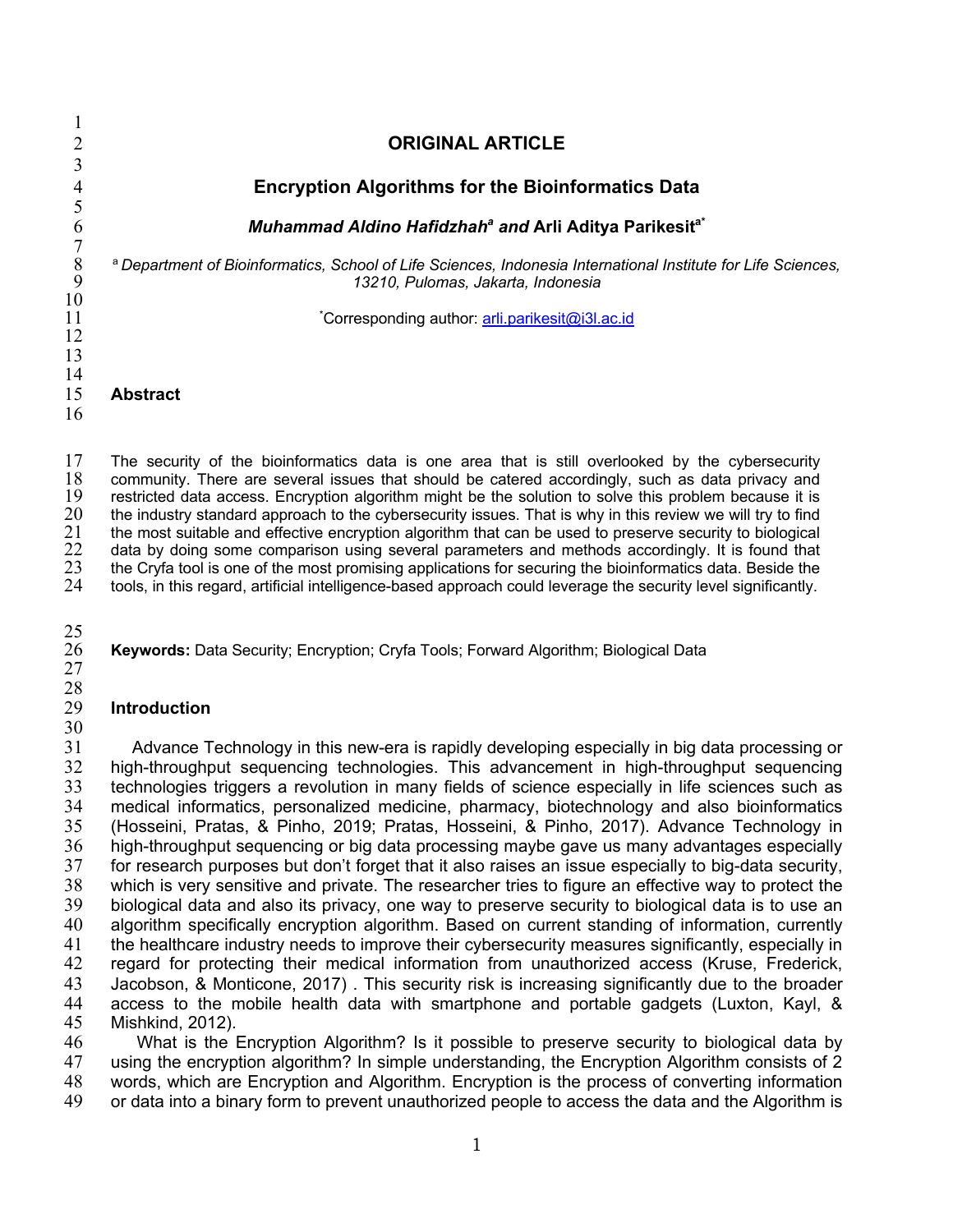1 the method to transform or convert the information or the data into binary form. So, encryption 2 algorithm is a method to help in processing the information or data into unreadable (binary) form 3 to preserve security to the data or information (Kumari, 2017). To help them on their research<br>4 purpose or studies, the researcher use the existed encryption that had been developed by 4 purpose or studies, the researcher use the existed encryption that had been developed by<br>5 people in the past like RSA, DES, 3DES, and AES or they develop their own encryption 5 people in the past like RSA, DES, 3DES, and AES or they develop their own encryption 6 algorithm by "upgrading" the ability of the existed algorithm to suit their research needs.<br>7 Encryption process consists of 5 major steps, which start with the Inputting the data that we want 7 Encryption process consists of 5 major steps, which start with the Inputting the data that we want <br>8 to encrypt into the initialization process, then we compute the probabilities which then the result 8 to encrypt into the initialization process, then we compute the probabilities which then the result<br>9 will enter the induction process and finally the final output will be produced after the termination will enter the induction process and finally the final output will be produced after the termination 10 process as it will be shown in Figure 1.  $b$  produced after the termination produced by  $b$ 

11





14

13 **Figure 1**: Encryption Process Figure 1. Encryption Process

15 In this review, we will do a comparison between 4 kinds of algorithm that had been developed 16 before by several researchers. Those algorithms are RSA, which we usually called it as the 17 basic encryption algorithm, AES Algorithm, HMM Forward Algorithm that is using RSA Algorithm as its based algorithm and the last one is the Cryfa Tools that is using the AES Algorithm as its as its based algorithm and the last one is the Cryfa Tools that is using the AES Algorithm as its 19 based algorithm. There are several parameters that we will use to find the algorithm that is 20 suitable for preserve security to biological data such as Time complexity, Algorithm Complexity, 21 and also their strength/weaknesses. gorithm and the last one is the Cryla Tools that is using the  $A \in S$ II. METHODOLOGY I

 $\frac{22}{23}$ 

#### **23 Materials and Methods 6 Journals Articles has been collected from Research Gate and NCBI PubMed.**  $T$

24

25 Seven (7) Journals Articles have been collected from Research Gate and NCBI PubMed. The 26 searching of journals was conducted from 6th June 2019 until 18th June 2019 with "Encryption<br>27 Algorithm" and "Biological Data" as the keywords search. All journals that have been selected Algorithm" and "Biological Data" as the keywords search. All journals that have been selected were published in the range of 2011 - 2019. Each of these journals implemented the RSA, AES, and HMM algorithm in Biological data, especially gene sequences. From 7 journals article that has been found, they mostly discussing the implementation of RSA and AES Algorithm in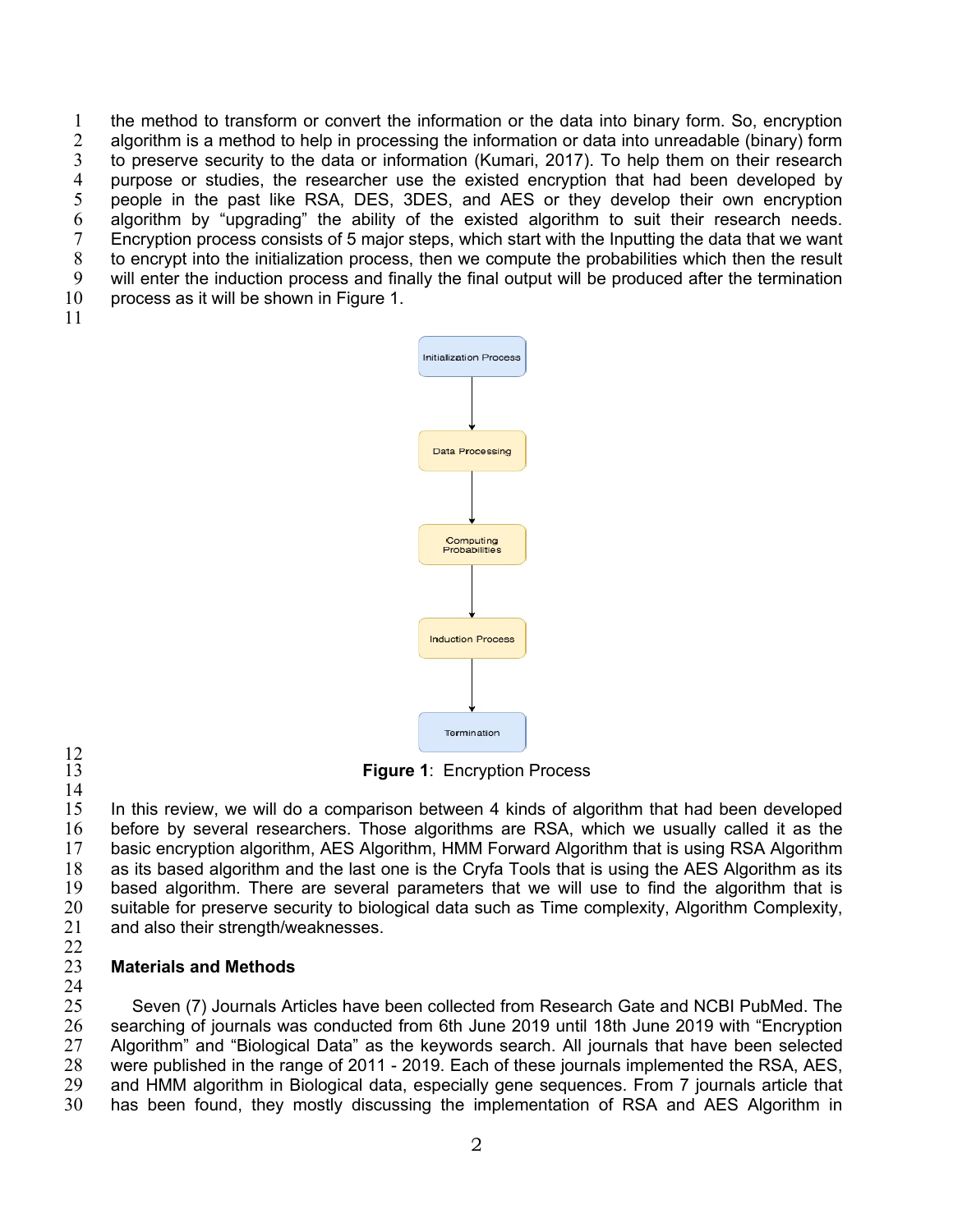1 securing data or information. Table 1 shows the review summary of 7 journals and Table 2<br>2 shows the strength and the weaknesses of each algorithm. shows the strength and the weaknesses of each algorithm. 3

## 4 **Results**

 $\frac{4}{5}$ 

 $\frac{6}{7}$ The journals had been reviewed and it shows that each algorithm has its strength either it is<br>8 on the algorithm complexity, how fast they process data, security, or their time complexity. From 8 on the algorithm complexity, how fast they process data, security, or their time complexity. From<br>9 Table 1 we can see that all of the algorithms were fast when they process the data but it also Table 1 we can see that all of the algorithms were fast when they process the data but it also 10 depends on the data or sequences that we process, the bigger the size of the data then the 11 more time was taken by the algorithm to process the data. The most important thing is doing 12 they preserve security to the data or biological data, in Table 1 it shows that most of the 13 algorithms did preserve security to the data but we need to find the most secure algorithm that 14 can give the best data security service. Studies that were done by Lou et al and Franz et al can give the best data security service. Studies that were done by Lou et.al and Franz et.al 15 (Franz et al., 2012; Yang Lou, 2017) which is about the forwarding Algorithm shows that it gave 16 very high security towards the biological data because the data were encrypted 2 times. Also, it<br>17 has several other strengths such as user-friendly and it helps to generate alignment of the has several other strengths such as user-friendly and it helps to generate alignment of the 18 sequence that was being encrypted. Everything in this world has its weakness, HMM Forward 19 Algorithm has a weakness which is it consumed a lot of memory when they store big size data, it 20 also needs to be trained before we can use it for our research purpose and it needs high 21 computational power if we want to encrypt a huge size of data such as the Genome sequence,<br>22 the strength, and weaknesses of each algorithm can be seen in Table 2 below. 22 the strength, and weaknesses of each algorithm can be seen in Table 2 below.

 $\frac{23}{24}$ 25

26

| Author(S)                               | <b>Topics</b>                                                                              | Algorithm            | <b>Time Complexity</b>                                                   | Algorithm<br>Complexity                                                                              |
|-----------------------------------------|--------------------------------------------------------------------------------------------|----------------------|--------------------------------------------------------------------------|------------------------------------------------------------------------------------------------------|
| (Zhou & Tang,<br>2011)                  | Research and<br>Implementation of<br>RSA Algorithm for<br>the Encryption and<br>Decryption | <b>RSA</b>           | Quite fast, it<br>depends on the<br>sequences/data<br>that were inputted | The algorithm is<br>quite long and<br>complex. But it<br>helps in preserving<br>security to the data |
| (Franz et al., 2012;<br>Yang Lou, 2017) | <b>Hidden Markov</b><br><b>Models</b><br>Approaches for<br><b>Biological Studies</b>       | Forward<br>Algorithm | Quite fast, it<br>depends on the<br>sequences/data<br>that were inputted | The algorithm is<br>quite long and<br>complex. But it<br>helps in preserving<br>security to the data |

**Table 1:** Review summary of the algorithms in the 7 journals that had been collected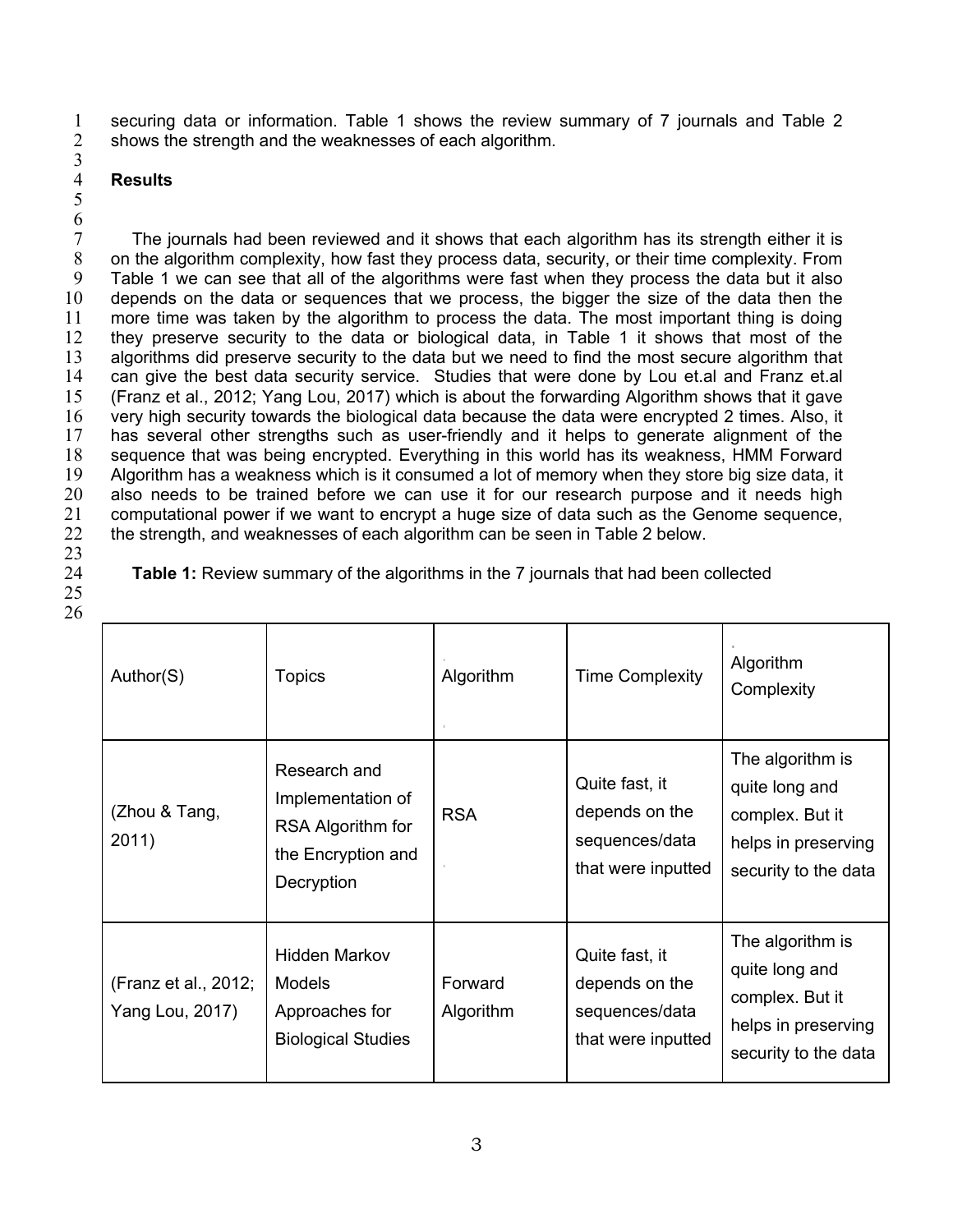| (Hosseini et al.,<br>2019; Pratas et al.,<br>2017) | Cryfa Tools: a<br>secure encryption<br>tools for genomic<br>data                                 | Cryfa Tools | Quite fast, it<br>depends on the<br>sequences / data<br>that were inputted | It does the<br>encryption 2 times<br>using the same<br>algorithm which<br>RSA Algorithm that<br>has been updated                          |
|----------------------------------------------------|--------------------------------------------------------------------------------------------------|-------------|----------------------------------------------------------------------------|-------------------------------------------------------------------------------------------------------------------------------------------|
| (Rehman, 2016)                                     | Characterization of<br>Advanced<br>Encryption<br>Standard (AES) for<br>Textual and Image<br>Data | <b>AES</b>  | Quite fast, it<br>depends on the<br>sequences / data<br>that were inputted | The algorithm is<br>complex and needs<br>higher<br>computational<br>power to run it if<br>the data that was<br>inputted is big or<br>long |

Table 2. Strength and Weaknesses of the algorithms in the 7 journals that had been collected

| Algorithm            | Strength                                                                                                          | Weakness                                                                                                                                                                     |
|----------------------|-------------------------------------------------------------------------------------------------------------------|------------------------------------------------------------------------------------------------------------------------------------------------------------------------------|
| <b>RSA</b>           | - It is safe and secure for its users<br>- It is hard to crack / hack<br>- RSA uses public key to encrypt<br>data | - It can be very slow<br>when it encrypts a large<br>amount of data<br>- Requires a third party<br>quality assurance approach to<br>verify the reliability of public<br>keys |
| Forward<br>Algorithm | - Provides better compression<br>- Helps to generate alignments<br>- User-Friendly                                | - Memory Consuming<br>- Needs to be train first<br>like machine learning                                                                                                     |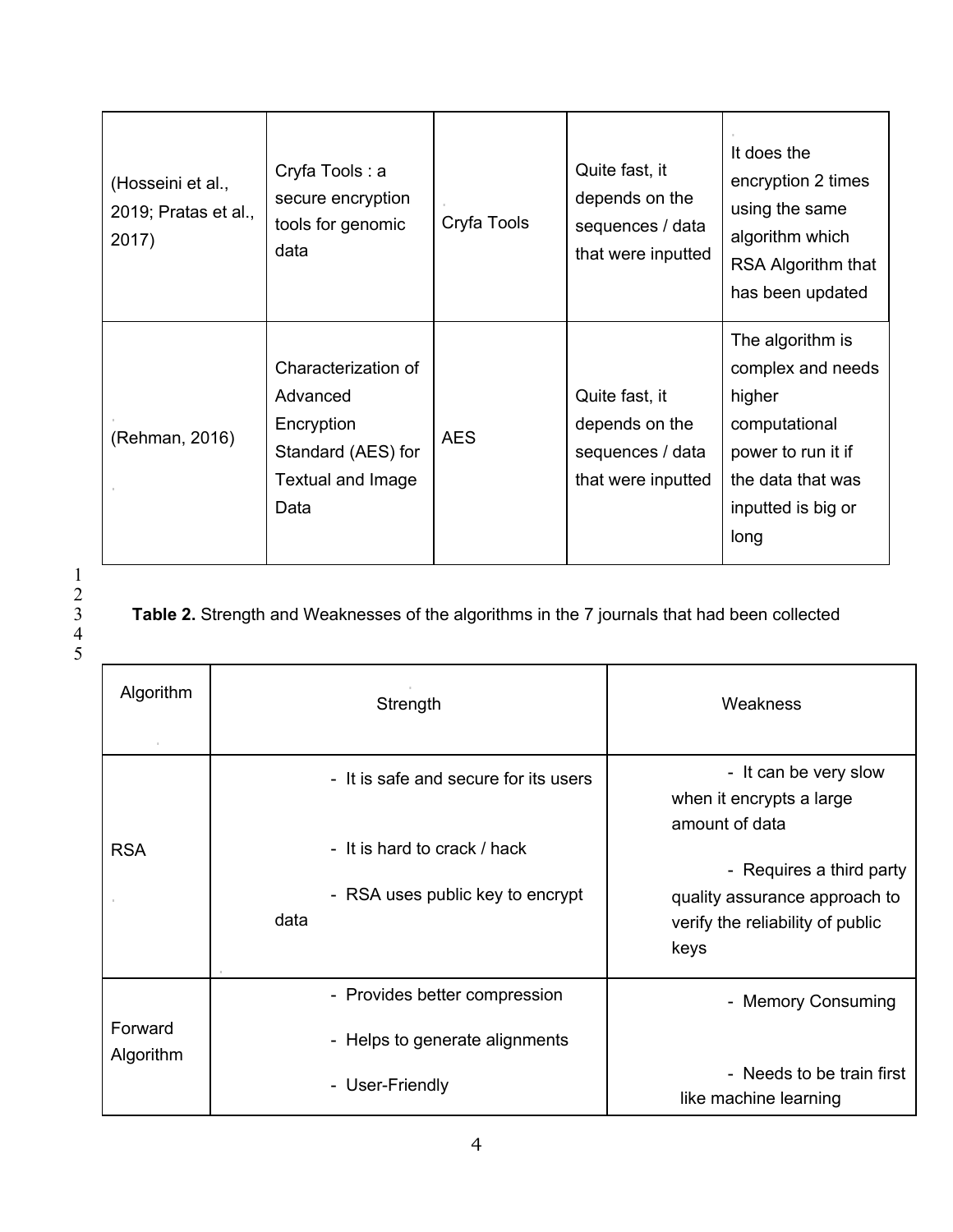|             |                                                                                                                                                                    | methods<br>- High Computational<br>Power (Depends on the size<br>of the data)                                                                            |
|-------------|--------------------------------------------------------------------------------------------------------------------------------------------------------------------|----------------------------------------------------------------------------------------------------------------------------------------------------------|
| Cryfa Tools | - Low memory usage<br>- Work in almost all types of<br>computer                                                                                                    | - High Cost                                                                                                                                              |
| <b>AES</b>  | - Mostly it is used for wide various<br>of applications such as e-business,<br>encrypted data storage and financial<br>transactions<br>- Hard to be hacked/cracked | - Uses simple<br>algebraic structure<br>- Hard to implement<br>with existing software<br>- Might affect the<br>performance and the security<br>of a data |

# 1  $\frac{2}{3}$

## 3 **Discussion**

 $\frac{4}{5}$ 5 A deep concern in bioinformatics security is on the restriction of access to the genomics<br>6 database. This particular condition should be considered because the currently popular Role-6 database. This particular condition should be considered because the currently popular Role-<br>6 Based Access Control (RBAC) is mainly utilized for the electronic health record (Fernández-7 Based Access Control (RBAC) is mainly utilized for the electronic health record (Fernández-<br>8 Alemán, Señor, Lozoya, & Toval, 2013). National Institute of Health (NIH) already provide 8 Alemán, Señor, Lozoya, & Toval, 2013). National Institute of Health (NIH) already provide<br>9 aenomic data sharing policy for personal genome proiect but this protocol should be socialized 9 genomic data sharing policy for personal genome project but this protocol should be socialized 10 further, especially to the developing countries (Zarate et al., 2016). Moreover, there is a 11 significant potential risk of privacy violation to outsource cloud computing of the Single-<br>12 Nucleotide Polymorphisms (SNPs) data to the third party vendor (Hasan, Mahdi, Sadat, & 12 Nucleotide Polymorphisms (SNPs) data to the third party vendor (Hasan, Mahdi, Sadat, & 13 Mohammed, 2018). This situation is even more serious in the current standing of the COVID-19 14 pandemic when big data analytic is necessary to annotate contact tracing information (Chen et 15 al., 2020).

16 A lot of people had developed a very useful and efficient algorithm nowadays, especially to 17 help in preserving security to biological data. Even though the algorithm is efficient and useable,<br>18 those algorithms had their drawbacks and weaknesses such as the Cryfa Tools, it might be 18 those algorithms had their drawbacks and weaknesses such as the Cryfa Tools, it might be sophisticated but we found its weaknesses which is if you want to you this tools to encrypts the sophisticated but we found its weaknesses which is if you want to you this tools to encrypts the 20 genomic data, we need to use higher computational power and it means that it cost a lot of 21 money too. So, for further study maybe we can create some encryption tools that use the<br>22 strength of other algorithms to solve the problem that is available before. For example like we strength of other algorithms to solve the problem that is available before. For example like we 23 can combine the low-memory usage of Cryfa tools (Zhou & Tang, 2011) with forwarding 24 Algorithm Users-friendly and Security strength. A more plausible implementation of the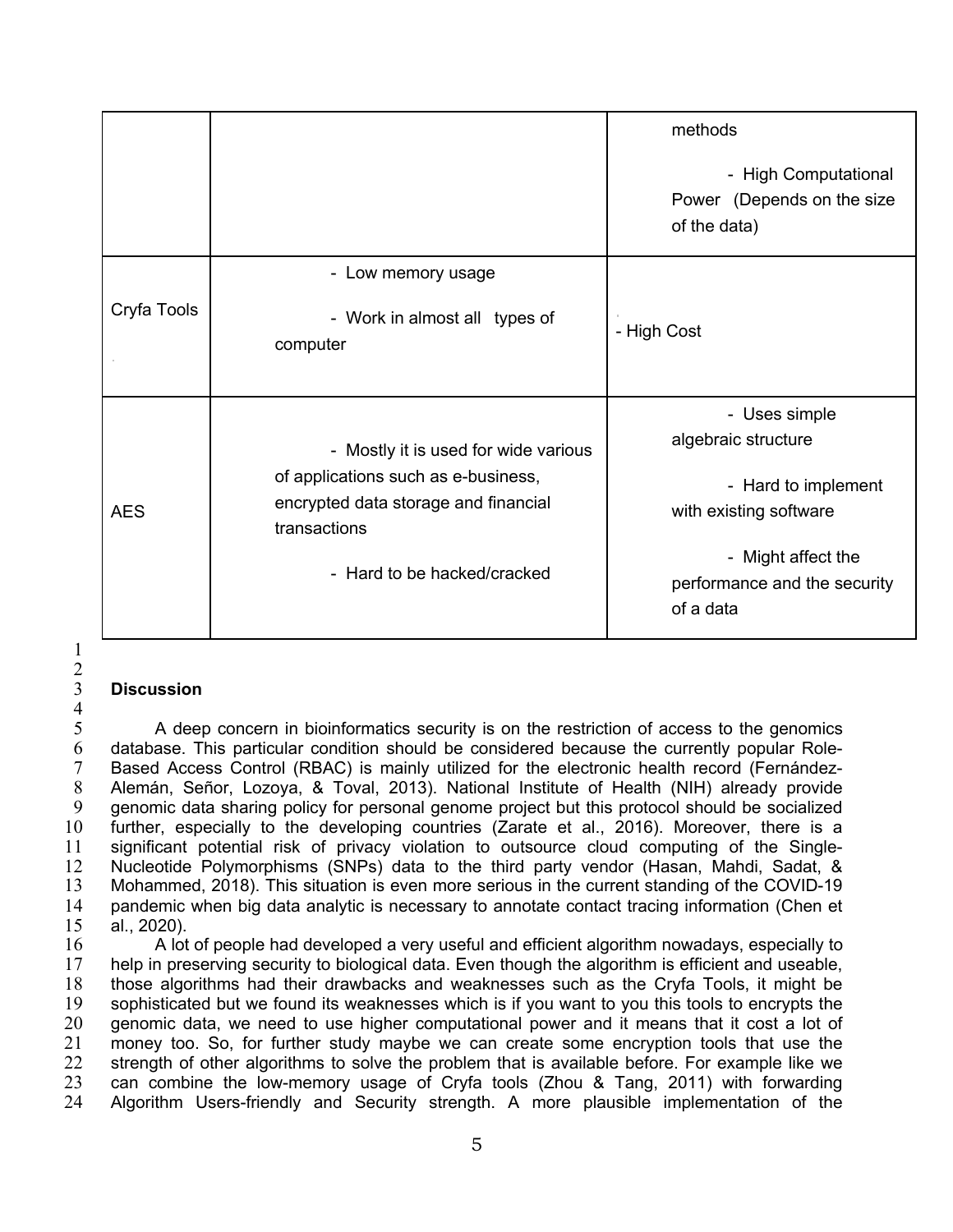encryption algorithm is implementing artificial intelligence-based (AI) approach that already 2 commonly utilized in the area of the medical diagnostics (Bernard & Parikesit, 2020). Although it 3 is still in its infancy, AI has started to find potential application in web applications security with<br>4 the utilization of Knowledge Based Systems, probabilistic reasoning and Bayesian updating 4 the utilization of Knowledge Based Systems, probabilistic reasoning and Bayesian updating<br>5 (Morel, 2011). In this end, bioinformatics service in the cloud could be more secure than ever. (Morel, 2011). In this end, bioinformatics service in the cloud could be more secure than ever.

  $\begin{array}{c} 7 \\ 8 \end{array}$ 

### **Conclusion**

 We have reviewed each algorithm and compared them with each other using several parameters like time complexity, algorithm complexity, their strength, and also their weaknesses. We can conclude that each algorithm has its strength and weaknesses, all of the algorithms are 13 easy to use and could be applied in almost all data either basic data or biological data but we<br>14 found out that there is 1 algorithm that shows a very promising result which is the HMM Forward 14 found out that there is 1 algorithm that shows a very promising result which is the HMM Forward<br>15 Algorithm. Why Forward Algorithm? Because it uses the RSA algorithm which cannot be Algorithm. Why Forward Algorithm? Because it uses the RSA algorithm which cannot be 16 cracked or hacked easily, it is user friendly and the most crucial thing is that it does the 17 encryption 2 times which makes it more secure and hopefully can help in securing the biological encryption 2 times which makes it more secure and hopefully can help in securing the biological data. Even though the HMM Forward Algorithm shows very promising features, it still has its weaknesses that's why for future study hopefully people can develop a user-friendly encryption algorithm, more advance, and also has high security to help in preserving the security of biological data.

### $\frac{22}{23}$  **Acknowledgments**

 The authors would like to thank the Department of Research and Community Service 26 (LPPM), Department of Bioinformatics (BI) and Center of Student Development (CSD)<br>27 Department of the Indonesia International Institute for Life Sciences (i3L) for supporting this Department of the Indonesia International Institute for Life Sciences (i3L) for supporting this research. 

## **References**

- 
- Bernard, S., & Parikesit, A. A. (2020). Artificial Intelligence in Colonoscopy: Improving Medical Diagnostic of Colorectal Cancer. *Frontiers in Health Informatics*, *9*(1), 27.
- 34 https://doi.org/10.30699/FHI.V9I1.209<br>35 Chen, C.-M., Jyan, H.-W., Chien, S.-C., Jer Chen, C.-M., Jyan, H.-W., Chien, S.-C., Jen, H.-H., Hsu, C.-Y., Lee, P.-C., … Chan, C.-C. (2020). Containing COVID-19 among 627,386 Persons Contacting with Diamond Princess Cruise Ship Passengers Disembarked in Taiwan: Big Data Analytics. *Journal of Medical Internet Research*. https://doi.org/10.2196/19540
- Fernández-Alemán, J. L., Señor, I. C., Lozoya, P. ángel O., & Toval, A. (2013, June 1). Security and privacy in electronic health records: A systematic literature review. *Journal of Biomedical Informatics*. Academic Press. https://doi.org/10.1016/j.jbi.2012.12.003
- Franz, M., Deiseroth, B., Hamacher, K., Jha, S., Katzenbeisser, S., & Schröder, H. (2012).
- Towards Secure Bioinformatics Services (Short Paper). In *Lecture Notes in Computer Science (including subseries Lecture Notes in Artificial Intelligence and Lecture Notes in Bioinformatics)* (pp. 276–283). https://doi.org/10.1007/978-3-642-27576-0\_23
- Hasan, M. Z., Mahdi, M. S. R., Sadat, M. N., & Mohammed, N. (2018). Secure count query on encrypted genomic data. *Journal of Biomedical Informatics*, *81*, 41–52.
- https://doi.org/10.1016/j.jbi.2018.03.003
- Hosseini, M., Pratas, D., & Pinho, A. J. (2019). Cryfa: a secure encryption tool for genomic data. *Bioinformatics*, *35*(1), 146–148. https://doi.org/10.1093/bioinformatics/bty645
- Kruse, C. S., Frederick, B., Jacobson, T., & Monticone, D. K. (2017, January 1). Cybersecurity in